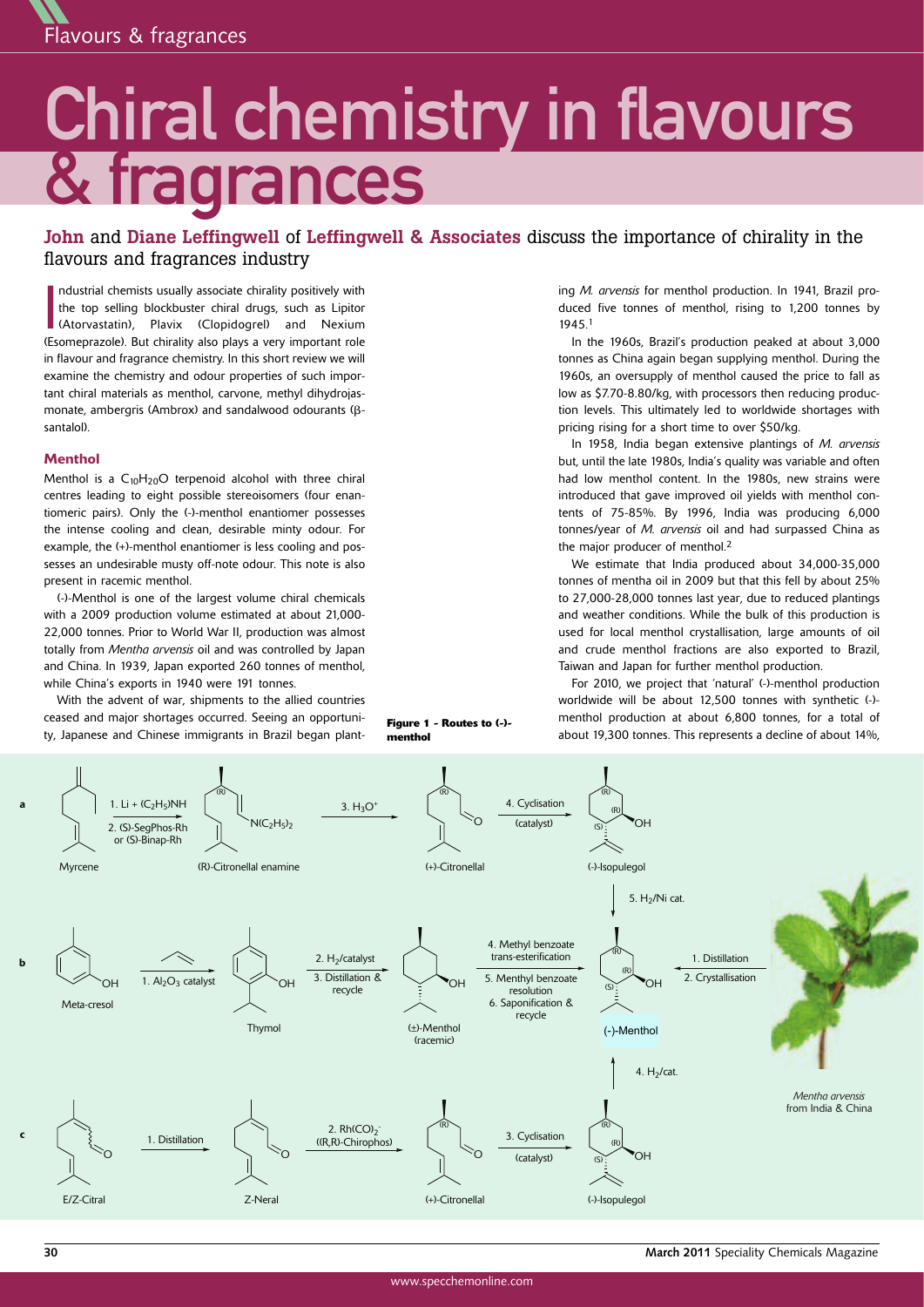

due primarily to the drop in natural production. Consumption remains strong, putting upward pressure on prices. Symrise indicates that demand for menthol has been rising at a double-digit rate for years.<sup>3</sup>

In the 1970s both Takasago and Haarman & Reimer (now part of Symrise) introduced commercially viable routes to synthetic (-)-menthol. Takasago's process (Figure 1a) uses myrcene as the starting material, which is converted to N,Ndiethylgeranylamine and then asymmetrically isomerised via the chiral rhodium (S)-Binap (or SegPhos) complex to the optically active enamine of citronellal.

Hydrolysis yields (+)-citronellal, which is cyclised to (-)-isopulegol by classical methods. On hydrogenation, the isopulegol gives (-)-menthol in high optical purity. In his 2001 Nobel lecture Professor Ryoji Noyori said that the process "resulted from a fruitful academic-industrial collaboration". 4

The Symrise process (Figure 1b) starts with meta-cresol being converted to thymol, which on hydrogenation gives a racemic mixture of menthol isomers. Distillation provides racemic dl-menthol, which is reacted with methyl benzoate to give racemic menthyl benzoate.

Optical resolution is achieved by selective crystallisation of the benzoate ester followed by saponification to yield (-) menthol. In a tribute to German engineering, the Symrise process, which employs extensive recycles, gives an overall yield of >90%.<sup>5</sup> In 2009, we estimate that Symrise's production was about 4,000+ tonnes, while Takasago's was about 1,500+ tonnes.

In June 2010, BASF announced that it would enter the (-) menthol market by building the world's largest production plant, which is scheduled to be operational in 2012. Nearly simultaneously, Symrise announced plans to double its own capacity. Takasago is doing the same. Once all this is in place, we anticipate synthetic menthol potentially will be larger than natural production.

The new BASF process (Figure 1c) starts with E/Z-citral from which Z-neral is separated by distillation. Asymmetric hydrogenation of neral with a chiral rhodium catalyst yields (+)-citronellal, which can be converted to (-)-menthol via (-) isopulegol. 6

#### **The carvones**

Chemists in the flavours and fragrances industry recognised in the early 20th century that certain enantiomeric chemicals, such as menthol and carvone, had different organoleptic properties. By the late 1950s, processes had been developed **Figure 2 - Routes to (-) carvone**

for the industrial syntheses of (-)-menthol from optically active terpenoids and (-)-carvone was being manufactured from (+)-limonene by Norda in the 1960s.

However, academics did not generally accept the premise that optical enantiomers could have different odours until the early 1970s, when two papers appeared that unequivocally proved that that the carvone enantiomers were dramatically different in odour character.<sup>7</sup> (-)-Carvone is the main constituent in spearmint oil and is the primary spearmint odour contributor. (+)-Carvone is the main constituent in caraway oil and is primarily responsible for its caraway odour.

(-)-Carvone is used extensively to extend and supplement spearmint oil in flavourings and oral care products. It is produced from purified citrus (+)-limonene, by two procedures. The classical route is via the nitrosochloride followed by a weak base to form carvone oxime. The oxime is converted to (-)-carvone by acid hydrolysis in the presence of a hydroxylamine acceptor, such as acetone.<sup>8</sup>

The other route is by the rearrangement of (+)-limonene oxide to (-)-carveol using a catalyst consisting of a combination of metal salts and phenolic compounds. The (-)-carveol is subsequently oxidised to (-)-carvone by an Oppenauer oxidation (Figure 2). <sup>9</sup> (+)-Carvone is also synthesised industrially in a similar manner from (-)-limonene.

#### **The methyl dihydrojasmonates**

Methyl dihydrojasmonate (Hedione) is closely related to methyl jasmonate, which occurs in jasmine oil. It has a typical fruity, jasmine-like odour. Hedione was discovered in 1959 in Firmenich's laboratories and its first perfumery use was in Dior's Eau Sauvage in 1966. 10

As is the case with the methyl jasmonates, only the *cis* or *epi-*methyl dihydrojasmonates possess the intense jasmine

**Figure 3 - Enantioselective synthesis of (+)-methyl dihydroepijasmonate**

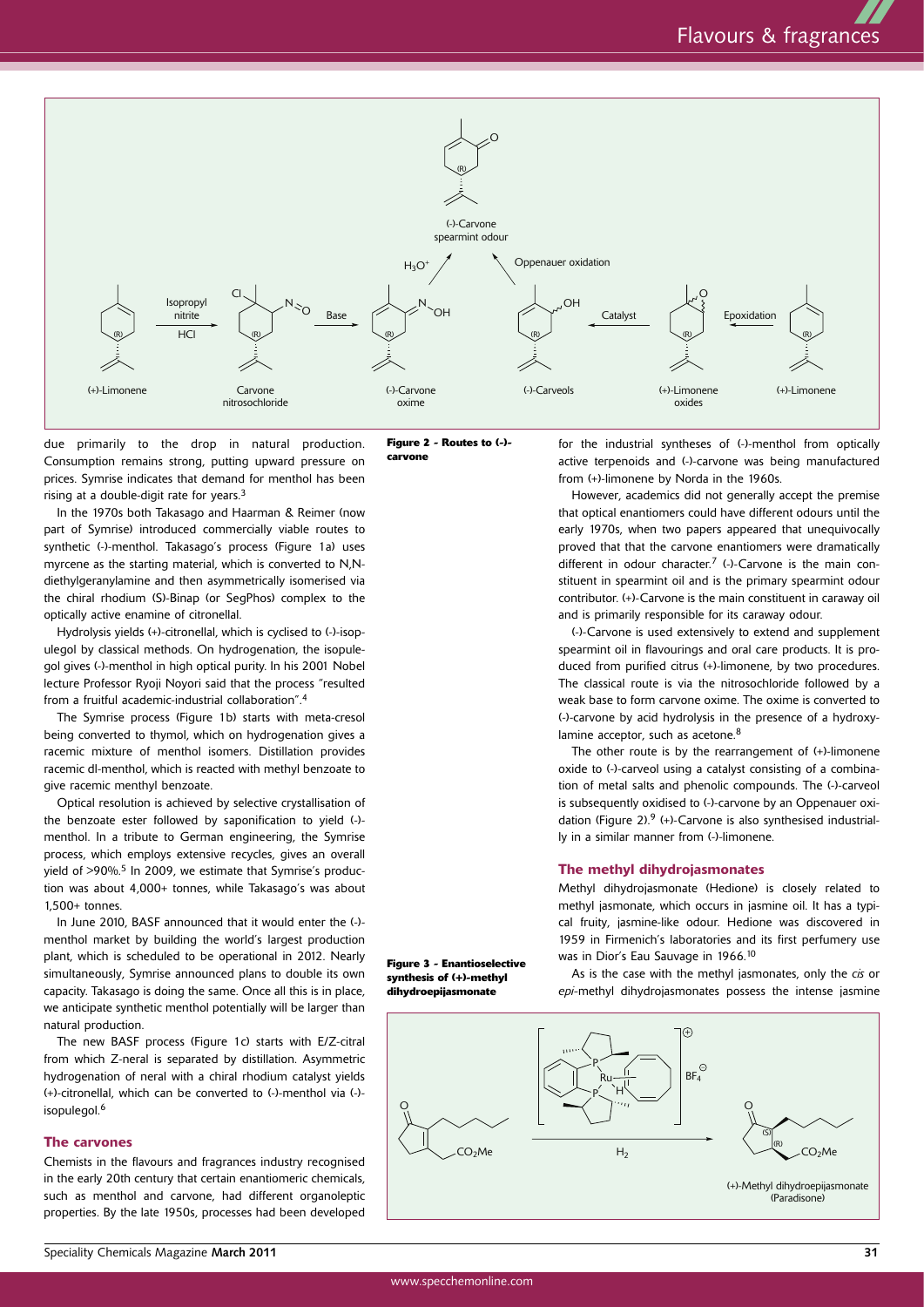

odour. Several grades enriched in the *cis* isomer are now available: IFF's Kharismal (>57% *cis*), Zeon's Super Cepionate (>70% *cis*) and Firmenich's Hedione HC (~75% *cis*).

The *cis* isomer tends to isomerise into the weaker *trans* form outside the narrow pH range of 5-7, which limits its use primarily to fine fragrances. However, the success of the methyl dihydrojasmonates is proved by the fact that it is used in almost all fine fragrances and is Firmenich's top seller in terms of volume. 11

Of the enantiomeric *cis* isomers, the 1R,2S-(+)-epi-methyl dihydrojasmonate (Paradisone), which is 800 times more powerful than its enantiomer, is most desired. Perfumer Arcadi Boix Camps from Auram Art & Perfume indicates a perfume blotter of Paradisone in a 70 m<sup>3</sup> room "diffuses the space with the angelic aromas of one million flowers" and calls its synthesis is "one of chemistry's miracles."<sup>12</sup> Figure 3 shows its synthesis by enantioselective catalytic hydrogenation.<sup>13</sup>

## **Ambergris**

The trading of Ambergris (or Ambra) dates back at least to the 9th century BC and it has been used as a medicine, a



**Figure 5 - Enantioselective synthesis of (-)-(Z)-**β**santalol**

spice in Asian cuisine and as an aphrodisiac. By the 14th century AD, ambergris had become one of the most valued perfumery ingredients, along with musk and civet. Today, the trade is almost non-existent, due to the global moratorium on commercial whaling.

Ambergris is a rare product that is produced in the digestive tract of the sperm whale (*Physeter macrocephalus*) as a pathological waxy substance, presumably to protect it from injuries caused by the sharp beaks of the giant squid (a major dietary staple). When expelled from the whale, ambergris floats and is exposed to air, sunlight and the waves. In this process, the substance changes from a light-coloured material to a dark to grey-amber shade and develops its characteristic aroma.

Due to its value in perfumery, Firmenich started an extensive research program on ambergris's composition in the 1930s. <sup>14</sup> This research, carried out by Max Stoll's group, in collaboration with Leopold Ruzicka, centered on the triterpene ambrein which comprises about 25-45% ambergris. On degradation, it was shown to have a relationship to the diterpenes manool and sclareol. 15

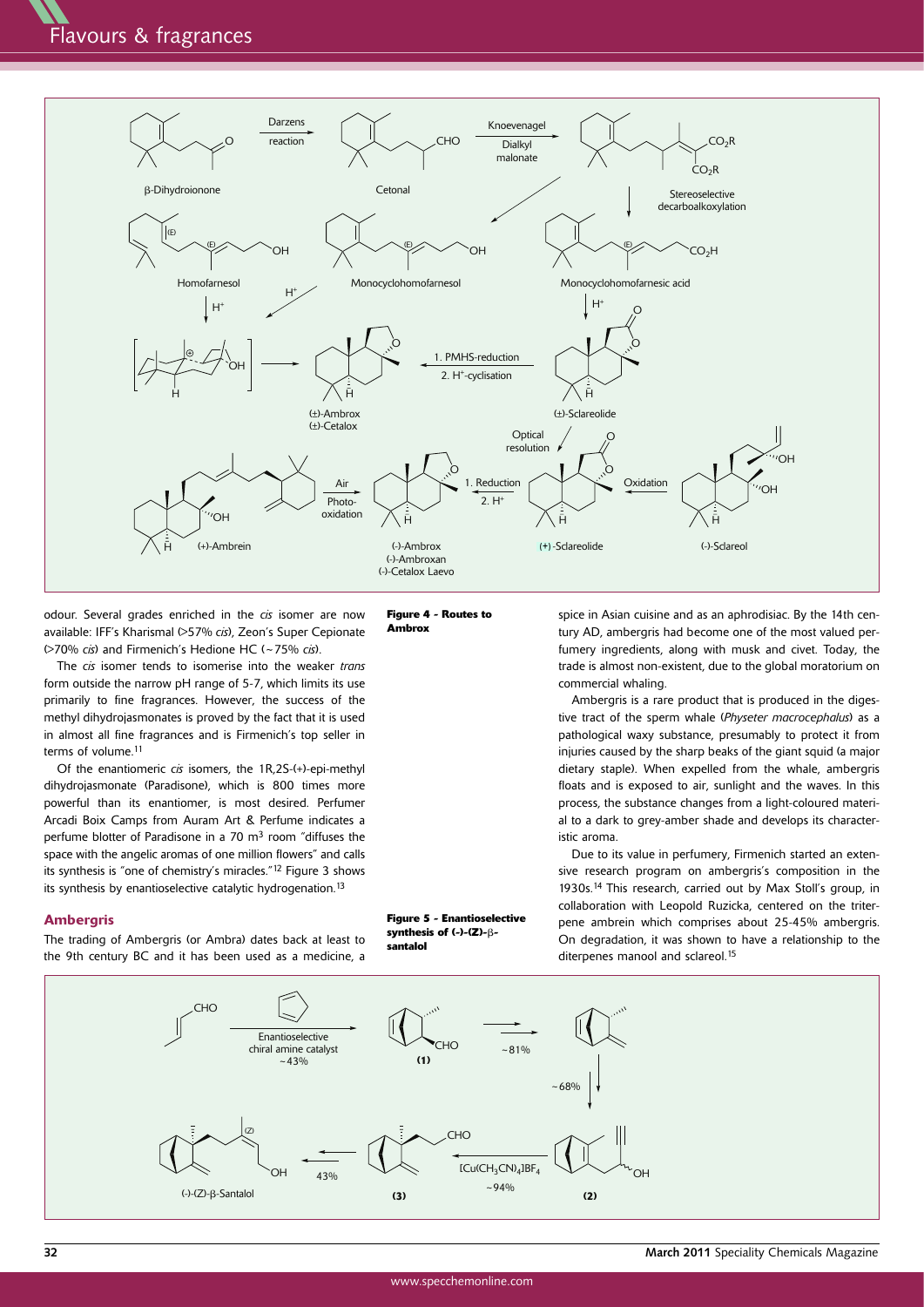Both Edgar Lederer in Paris and Ruzicka's group reported the structure of ambrein in 1946. <sup>16</sup> Lederer became a Firmenich consultant in 1947. As early as 1942, Ruzicka had found that oxidation of sclareol with  $KMnO<sub>4</sub>$  produced sclareolide, like ambrein.<sup>17,15</sup> This would lead eventually to a commercial synthesis of Ambrox in 1950. <sup>18</sup> However not until 1977 did IFF workers report the presence of Ambrox in ambergris tincture. 19

In the 1950s, Firmenich launched several specialities, notably Fixateur 404 (1952), based on approximately 10% Ambrox, and Grisambrol (1954), which contained both Ambrox and β-ambrinol. <sup>14</sup> Fixateur 404 was rapidly accepted for its ambergris note in fine perfumery in the 1950s and 1960s.

By the 1970s, Ambrox attracted use in other products, such as soaps and detergents. When Henkel introduced its version of this molecule - Ambroxan, which is now marketed by Kao - in the 1970s, Firmenich released Ambrox as an ingredient. The supply widened as other companies released their versions.

Since Ambrox was originally produced only from sclareol, derived from clary sage, which occasionally was in short supply, an extensive research effort soon began by fragrance companies and in academia, to find reliable processes at a lower total cost. By the early 1990s, totally synthetic versions of racemic Ambrox diastereomer isomers were introduced under the tradenames Ambrox DL (Firmenich, 1988), Synambran (Wacker, now Symrise) and Fixambrene (Givaudan-Roure).

Whilst it is beyond the scope of this article to review the hundreds of publications on this subject, Roger Snowden has presented an outstanding paper on the complexities of Ambrox syntheses. <sup>20</sup> For commercial synthesis, the major starting materials investigated have been homofarnesic acid, homofarnesol, monocyclohomofarnesic acid and monocyclohomofarnesol.<sup>21-24</sup> Figure 4 shows the totally synthetic routes and those from natural materials.

Commercially, the main totally synthetic version of Ambrox supplied by Firmenich is Ambrox DL  $(>50\%$  ( $\pm$ ) Ambrox and <50% diastereoisomers) from monocyclohomofarnesol. Cetalox, introduced in 1993, (>96% (±) Ambrox) is produced from monocyclohomofarnesic acid and Cetalox Laevo, introduced in 2004 (>99% (-)-Ambrox) is presumably produced via the optical resolution of the intermediate (±) sclareolide. 25

Whilst Ambroxan-type products and Cetalox Laevo have the highest purity, all of the Ambrox type products are widely used in perfumery for their ambergris, animal, amber, woody notes. We estimate that production of these materials exceeds 20 tonnes/year.

## **Sandalwood**

Although several species of sandalwood are available in commerce, the most prized is that of *Santalum album L*. which is today in extremely short supply. Historically, India was the major producer, but this wood has been over-harvested and the government now bans exports, although illegal harvesting and smuggling continues to exacerbate the problem.

East Indian Sandalwood oil, produced by steam distillation, is a highly valued perfume raw material, with a current price close to \$2,300/kg. Because of the lack of reliable supply and high cost, it has largely been replaced by synthetic substitutes or the lesser quality Australian sandalwood oil from *Santalum spicatum*.

The two major constituents of East Indian Sandalwood oil are (+)-(Z)-α-santalol and (-)-(Z)-β-santalol, which together For more information contact: Dr John C. Leffingwell, President Leffingwell & Associates 4699 Arbor Hill Road Canton GA 30115 **IISA** Tel. +1 770 889 5111 Email: leffingwell@ leffingwell.com Website: www.leffingwell.com

compose 70-90% of the oil in a ratio of about 70:30. Of the two, only the latter is considered the 'gold standard' for sandalwood odour as it adds a urinaceous, animalic sandalwood tonality to the oil. 26

In 1990, Krotz & Helmchem synthesised both enantiomers of (Z)-β-santalol and found that only the (-)-enantiomer had the typical sandalwood odour of the natural oil while (+)-(Z) β-santalol was described as odourless. <sup>27</sup> Until recently, no potential industrial synthesis of (-)-(Z)-β-santalol has been achieved.

In 2009, Charles Fehr and co-workers designed 'the right cat for the desired odour' in a synthesis of the prized fragrance (–)-β-santalol.<sup>28</sup> The route uses a highly enantio- and exo-selective Diels-Alder reaction between cyclopentadiene and crotonaldehyde to form the intermediate 1 (Figure 5) using the chiral amine catalyst, (S)-2-[Bis-(3,5-bistrifluoromethylphenyl)-trimethylsilyloxymethyl]pyrrolidinium perchlorate.

This is transformed into an enynol (2) which undergoes a highly selective copper-catalysed cyclisation-fragmentation reaction to form (3) from which (-)-(Z)-β-santalol can be formed by classical procedures. Totally synthetic (-)-(Z)-β-santalol is not yet commercially available, but do not count the fragrance chemists out - it may be just around the corner.

\* - Hedione, Paradisone, Ambrox & Cetalox are trademarks of Firmenich SA; Kharismal is a trade name of International Flavors & Fragrances; Cepionate is a trademark of Zeon Corporation; Ambroxan is a trademark of Kao Corporation; Synambran is a trademark of Symrise AG

#### **References:**

**1.** E. Guenther, *The Essential Oils,* Vol. 3, Robert E Krieger Pub. Co., Huntington NY, 1974, 640- 676

**2.** G.S. Clark, *Perfumer & Flavorist* 2007*, 32(12)*, 32-47

**3.** M. McCoy, *C&EN News* 2010*, 88(35)*, 15-16 **4.** R. Noyori in Tore Frängsmyr (ed.), *Les Prix Nobel. The Nobel Prizes 2001*, Nobel Foundation, Stockholm, 2002, 186-215

**5.** B.M. Lawrence & R. Hopp in B.M. Lawrence (ed.), *Mint: The Genus Mentha*, CRC Press, Boca Raton, 2006, 392

**6.** G. Heydrich *et al.,* USP Applications 20100249467 & 20100206712, 2010

**7.** G.F. Russell & J.I. Hills, *Science* 1971*, 172*, 1043-1044; L. Friedman & J.G. Miller, *Science,* 1971*, 172*, 1044-1046

**8.** J.M. Derfer, B.J. Kane & D.J. Young, USP 3293301, 1966; G.S. Clark, *Perfumer & Flavorist,* 1989*, 14(3)*, 35-40

**9.** G.G. Kolomeyer & J.S. Oyloe, 2005, US Patent 688491, 2005, & 6835686, 2004

**10.** P. Kraft, J.A. Bajgrowicz, C. Denis & G. Frater, *Angew. Chem. Int. Ed.* 2000*, 39*, 2980-3010

**11.** E. Davies, *Chemistry World,* 2009*, 6(2)*, 40- 44

**12.** A. Boix Camps, *Perfumer & Flavorist,* 2007*, 32(11)*, 41-46

**13.** D.A. Dobbs, K.PM. Vanhessche, E. Brazi, V. Rautenstrauch, J.-Y. Lenoir, J.P. Genêt, J. Wiles & S.H. Bergens, *Angew. Chem. Int. Ed.* 2000*, 39*, 1992-1995

**14.** C. Chauffat & A. Morris, *Perfumer & Flavorist,* 2004*, 29(2)*, 34-41

**15.** G. Ohloff in M. V. Kisakürek & E. Heilbronner (eds.), *Highlights of Chemistry: As Mirrored in Helvetica Chimica Acta*, Wiley-VCH, 1994, 321- 327

**16.** L. Ruzicka & F. Lardon, *Helv. Chim. Acta.*, 1946, *29(4)*, 912-921; E. Lederer, F. Marx, D. Mercier & G. Pérot, *ibid., 29(5)*,1354-1365

**17.** L. Ruzicka, C.F. Seidel, & L.L. Engel, *Helv. Chim. Acta.* 1942*, 25(3)*, 621-630

**18.** M. Stoll & M. Hinder, *Helv. Chim. Acta.* 1950*, 33(5)*,1251-1260, 1950; *ibid.,* 1950*, 33(5),*1308- 1312; Firmenich, 1954, CH299369

**19.** B.D. Mookherjee & R. Patel, *Proceed. 7th International Congress on Essential Oils*, Kyoto, Japan, September 1977, Paper No. 137, 479-481 **20.** R.L. Snowden, *Chemistry & Biodiversity,* 2008*, 5(6)*, 958-969; *ibid*., Siegfried Symposium, University of Zurich 2006, www.siegfried.ch/ symposium/pdf/roger\_snowden.pdf

**21.** G. Staiger & A. Macri, Consortium fur Elecktrochemische Industrie GmbH, DE3240054, 1984; T. Oritani, K. Yamashita, JP2258773, 1990 **22.** P.F. Vlad, N.D. Ungar & V.B. Perutskii, Khim Geterotsikl Soedin SSSR 1990, 26, 896

**23.** T. Kawanobe, K. Kogami & M. Matsui, *Agric. Biol. Chem.* 1986*, 50*, 1475-1480; T. Kawanobe & K. Kogami, EP0165458, 1985; G. Lucius, *Chem. Ber.* 1960*, 93*, 2663-2667

**24.** K-H. Schulte-Elte, R.L. Snowden, C. Tarchini, B. Baer & C. Vial, EP0403945, 1990; R.L. Snowden, J.C. Eichenberger, S.M. Linder, P. Sonnay, C. Vial & K.H. Schulte-Elte, *J. Org. Chem.,* 1992*, 57(3)*, 955-960

**25.** A. Huboux, WO2004013069, 2004

**26.** J.C. Leffingwell, Supplement to *Chimica Oggi/Chemistry Today,* 2006*, 24(4)*, 36-38

**27.** A. Krotz & G. Helmchen, *Tetrahedron: Asymmetry* 1990*, 1(8)*, 537-540; *ibid.*, *Liebigs Ann. Chem.* 1994, 601-609

**28.** C. Fehr, I. Magpantay, J. Arpagaus, X. Marquet & M. Vuagnoux, *Angew. Chem. Int. Ed.* 2009*, 48(39)*, 7221-7223; C. Fehr & M. Vuagnoux, WO2009141781, 2009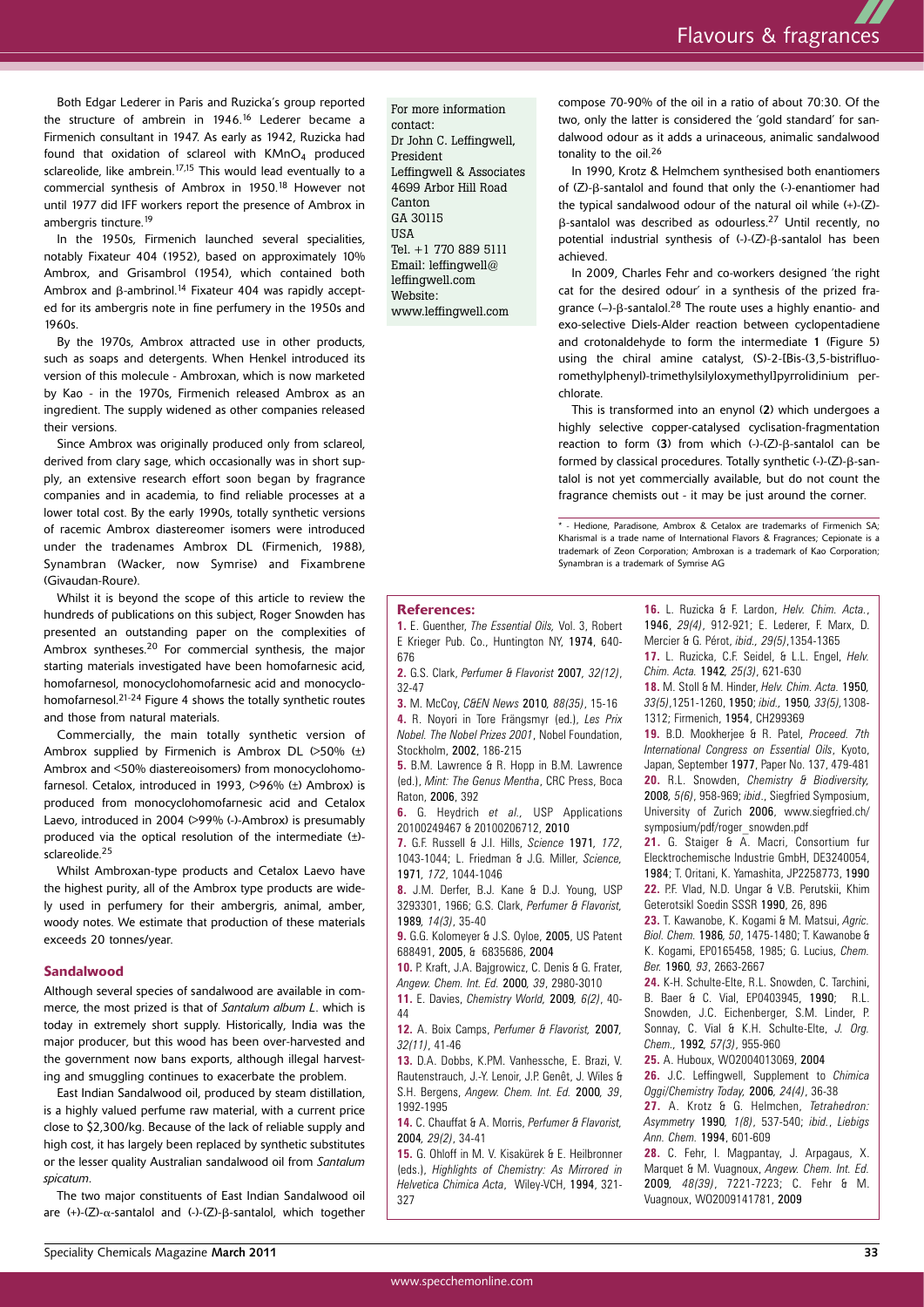Corrections: The structures shown in "Red" should have appeared in the original article



**Figure 5. Enantioselective Synthesis of (-)-(Z)-**β**-Santalol**